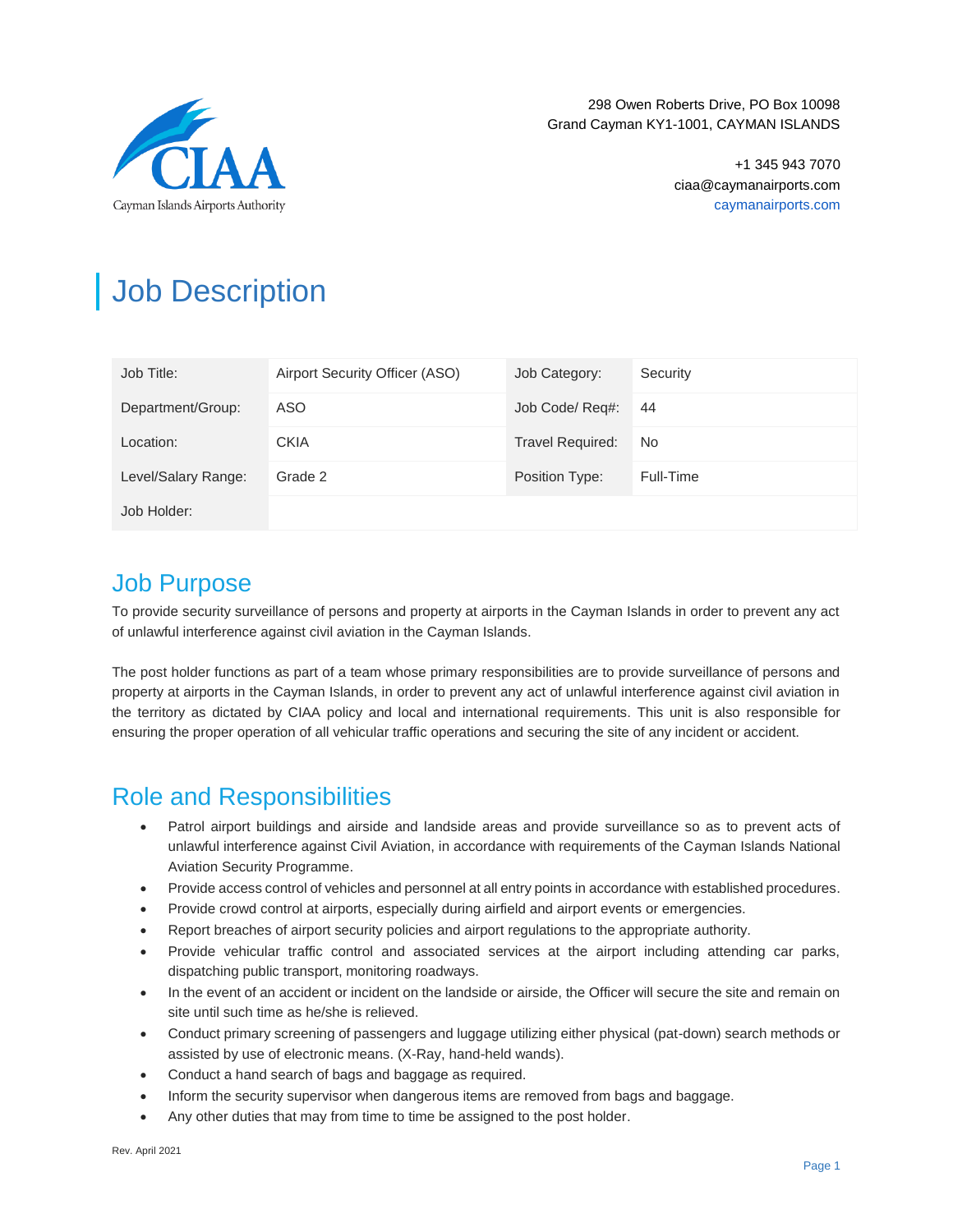

298 Owen Roberts Drive, PO Box 10098 Grand Cayman KY1-1001, CAYMAN ISLANDS

> +1 345 943 7070 ciaa@caymanairports.com caymanairports.com

### Qualifications and Education Requirements

- High School Diploma
- Experience in police or other security organisation is highly desirable
- Pass vision test for colour blindness
- Pass initial pre-screening test

#### **Preferred Skills**

- **Teamwork**
- Ability to work long hours on shift as necessary
- Ability to lift items up to 60 pounds in weight
- Excellent oral and written communication skills
- Customer service focus, and the ability to remain calm when under pressure
- Basic computer skills in Microsoft Word, Excel and Outlook
- Attention to details

#### **Assignment & Planning of Work**

Assignment of duties follows established policies and guidelines. The Security Supervisor plans and directs day-to-day shift assignments.

#### **Supervision Of Others**

The post holder does not supervise other staff but is responsible for ensuring the proper flow and conduct of the general public and staff members at the Airport, in accordance with established policies and procedures.

#### **Other Working Relationships**

- The post holder is required to liaise regularly with other sections, especially during airport emergencies
- Liaison with Police, Immigration and Customs is required
- A large percentage of the post-holder's responsibility involves dealing with the public

#### **Safety Responsibilities**

The post holder has the following general safety responsibilities:

- To comply with the relevant safety requirements and procedures outlined in the pertinent Aerodrome Manual and/or any Appendices thereof, including CIAA Safety Management Manual (SMM) and any other duly approved Manuals, Safety Directives, and Safety Advisories
- To apply system safety measures as required by safety management procedures and instructions
- To advise the Chief Safety Officer of any safety occurrence or system failure
- To identify and report any situation of potential risk or concern affecting system safety to the ORIA Airport Operations Control Centre, the CKIA Airport Manager and the ORIA ATC Manager
- Supporting safety audits as and when they occur
- Supporting safety investigations as and when they occur
- Complete an approved ICAO/IATA/ACI SMS Course or attend CIAA SMS Training Course each calendar year